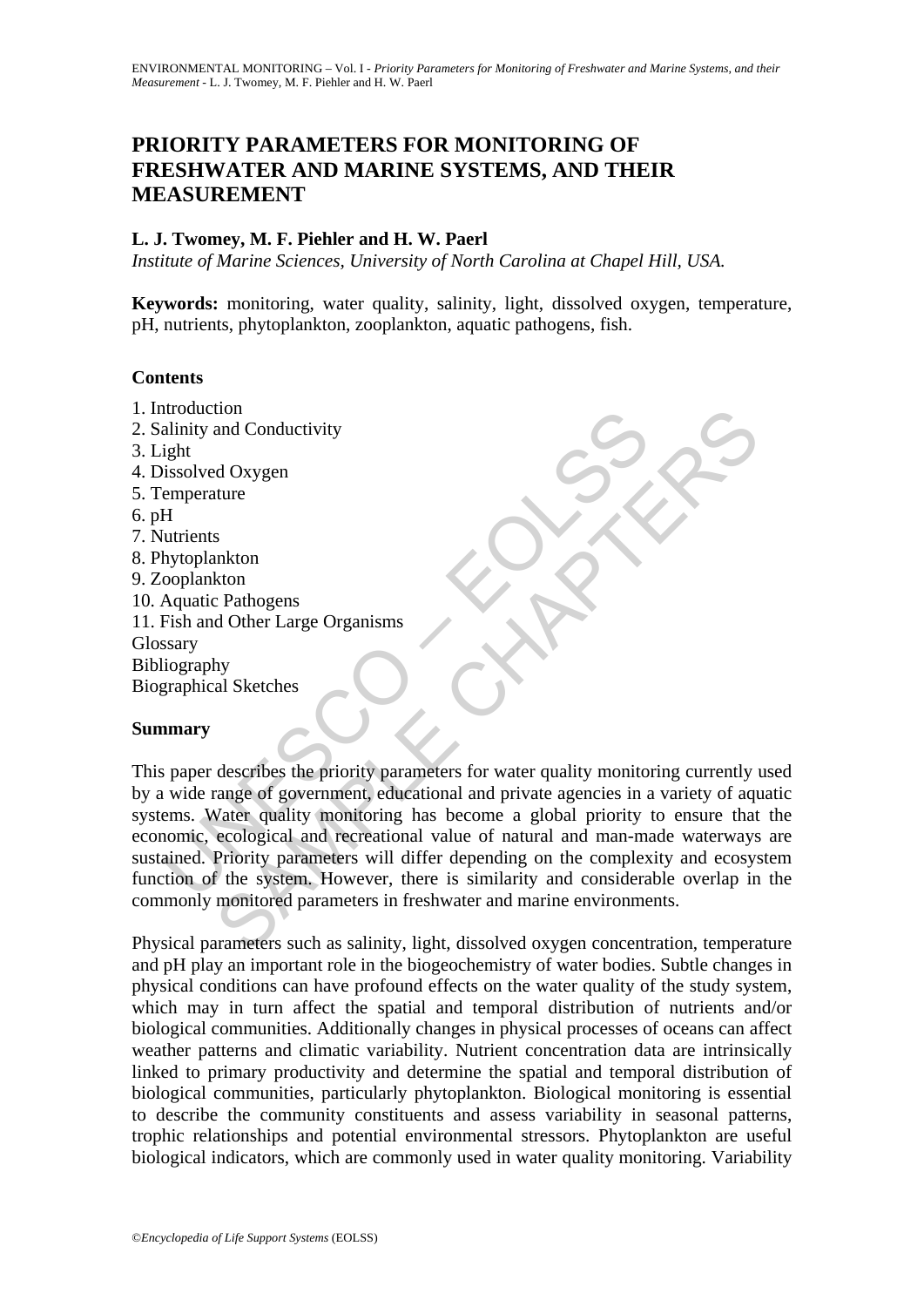in phytoplankton community composition, biomass and physiology can reflect environmental changes related to seasonality, acute perturbations or long term environmental change. Zooplankton abundance and grazing is monitored to evaluate trophic transfer of nutrients to higher levels. Fish and large aquatic organisms are monitored because of their importance as tertiary consumers and their value as commodities. Aquatic pathogens are a public health concern for municipal water suppliers and wastewater managers. They are most often monitored indirectly by measurement of fecal coliform bacteria.

### **1. Introduction**

As awareness of the value of aquatic systems has increased, the protection, maintenance and rehabilitation of these important resources has become a priority. Aquatic systems are important economic, ecological and recreational resources. They provide drinking water, support industrial and agricultural water usage, and sustain commercial and recreational fisheries, including rapidly expanding aquaculture ventures. Monitoring water quality provides the basic information needed to address issues pertaining to characterization of water quality trends, specific problems of water quality, development of aquatic ecosystem remediation programs, and assessment of ecosystem management activities.

important economic, ecological and recreational resources. They<br>entimal important economic, ecological and agricultural water usage, and sustain<br>eational fisheries, including rapidly expanding aquaculture ver<br>er quality pr and economic, ecological and recreational resources. They provide drint<br>port industrial and agricultural water usage, and sustain commercial<br>al fisheries, including rapidly expanding aquaculture ventures. Monito<br>ity provid Increasingly, natural aquatic ecosystems are affected by human activities, which have caused both intentional and unintentional hydrologic alterations, sedimentation, toxic contamination and nutrient enrichment. As a consequence, the deterioration of water quality has become a serious public health and environmental problem. Safety of drinking water is of global concern in the face of population increases and degradation of natural waterways. Lakes and reservoirs are predisposed to poor water quality because unlike rivers, streams and estuaries they are not regularly flushed. As a result, nutrients or pollution entering the system will typically remain there for a prolonged period. Monitoring of drinking water resources is a priority to reduce the risk of adverse human health affects from water contaminated by heavy metals, chemicals and pathogenic microbes. The alteration of ecosystem structure and function as a consequence of excessive nutrient loading has been widely reported in freshwater, estuarine and coastal systems. Decreasing species diversity and the advent of nuisance algal blooms are signs of ecosystem degradation.

Here, we describe important water quality parameters that are routinely monitored by groups worldwide including government, educational and private agencies. The applicability of these parameters to specific systems discussed herein will vary substantially depending on environmental complexity, trophic composition and ecosystem function. Undoubtedly, the selection of water quality priority parameters will differ depending on the interest and area of expertise of the reader. However, we have endeavored to provide an overview of the water quality parameters that are widely used in current freshwater and marine monitoring programs.

## **2. Salinity and Conductivity**

Salinity is a measurement of the ionic composition of water. Saline water usually consists of four major cations,  $Ca^{+2}$ ,  $Mg^{+2}$ ,  $Na^{+}$ ,  $K^{+}$ , and four major anions,  $HCO_3$ ,  $CO_3$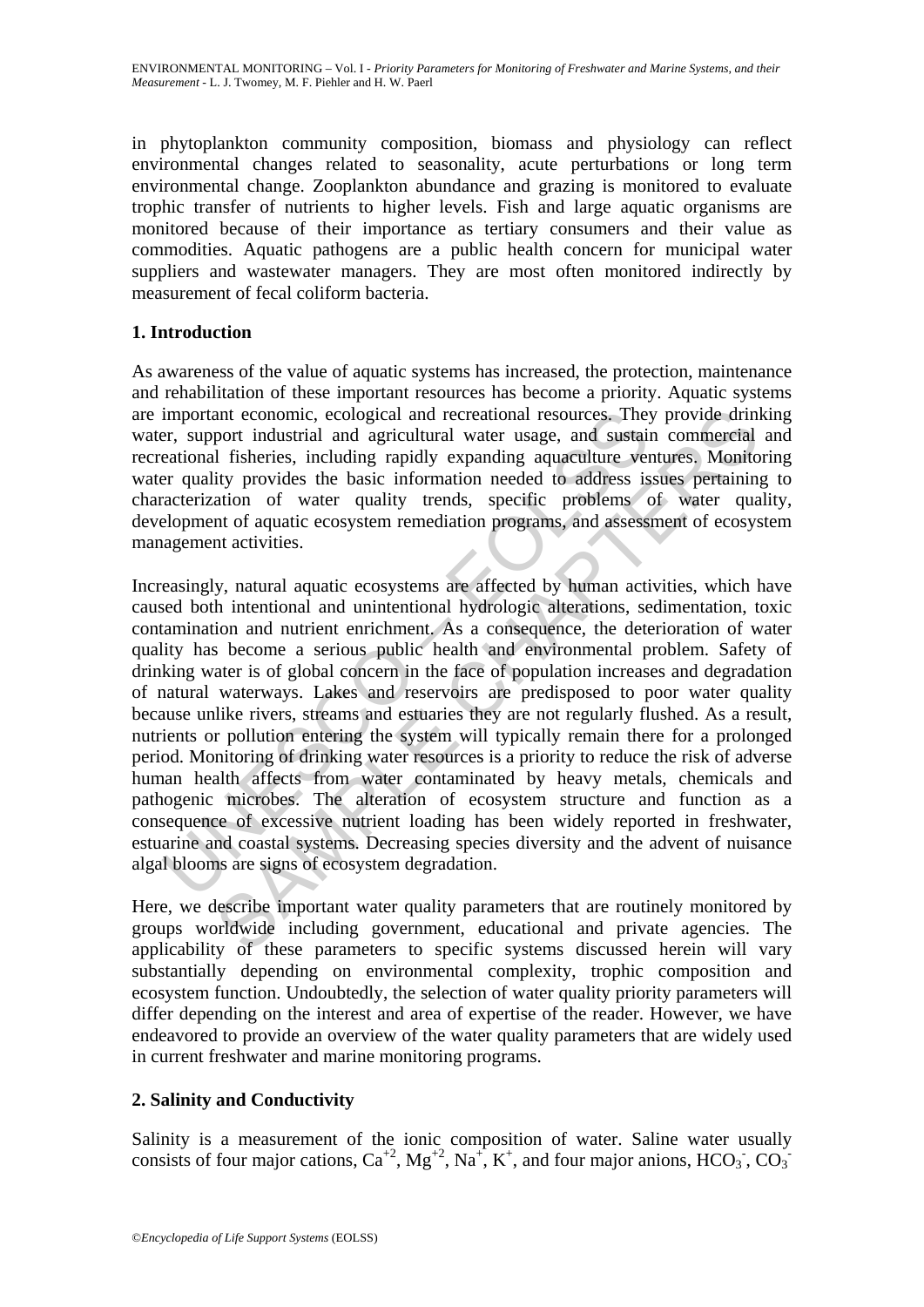<sup>2</sup>,  $SO_4$ <sup>-2</sup> and Cl<sup>-</sup>, with other minor elements also present. Salinity of inland waters is extremely variable, dictated by the flux of ions within the water body. Ions are largely contributed to inland waters from terrestrial and atmospheric sources. Salinity of estuarine and coastal water varies depending on mixing of the relatively fresher inland waters with saltier marine waters. Oceanic salinities are largely dependent on the balance between evaporation and precipitation.

ironmental concern, with drinking and agricultural water supplies<br>
grendered unusable without costly desalinization. Additionally<br>
other adverse effects on biota have become prominent ecolog<br>
es as a result of increased s intal concern, with drinking and agricultural water supplies in some regenced unusable without costly desalinization. Additionally, losses of hadverse effects on biota have become prominent ecological and econce product r Salinity is a fundamental water quality parameter monitored by freshwater and marine ecologists because of its influence on the biota. Most aquatic organisms are adapted to only a narrow range of salinity, beyond which they cannot maintain their osmotic and ionic balance. Some species tolerate only intermediate levels of salinity while broadly adapted species can acclimate to variable salinity ranging from fresh water to seawater. In freshwater systems, problems associated with rising salinity have become a major environmental concern, with drinking and agricultural water supplies in some regions being rendered unusable without costly desalinization. Additionally, losses of habitat and other adverse effects on biota have become prominent ecological and economic issues as a result of increased salinization. Oceanographers monitor salinity to provide information on the horizontal and vertical circulation patterns of the oceans, and give insight into global hydrology and atmosphere climate variably.

The salinity of a water sample is calculated using the internationally standardized conductivity ratio defined below;

 $Salinity =$ conductivity of seawater sample conductivity of standard KCl solution

where the concentration of the standard KCl solution is 32.4356 g  $L^{-1}$ , measured at 15 ˚C and 1 atmosphere pressure. Salinity is therefore a pure ratio, the values having no dimensions or units. By decision of the Joint Panel of Oceanographic Tables and Standards, salinity should be reported as a number with no symbol. However, many scientific texts report salinity as practical salinity units (PSU), parts per thousand (ppt), or grams per kilogram (g kg<sup>-1</sup>).

The average salinity of freshwater throughout the world is less than 0.2. Brackish water salinity is less than 25, whereas the surface waters of the open ocean ranges from 33 to 37, and hypersaline water is greater than approximately 40. Estuaries display a wide spatial and temporal salinity range (0 to 30).

The refractive index of water is closely related to salinity and temperature, thus interference refractometers can measure the salinity of a water sample to a precision of ca.  $\pm 0.02$  at 20 °C. At other temperatures, a correction must be applied to account for changes in the refractive index associated with temperature. Modern salinity measurements are largely based on the specific conductance of the water sample, in which the resistance of the sample to the flow of an electrical current is quantified. Conductivity is the inverse of resistance, and is quantified as the electrical conductance over distance. Units are expressed as  $\Phi$ mhos cm<sup>-1</sup> or microsiemens ( $\Phi$ S). Conductivity of electricity in water increases with increasing temperature, thus simultaneous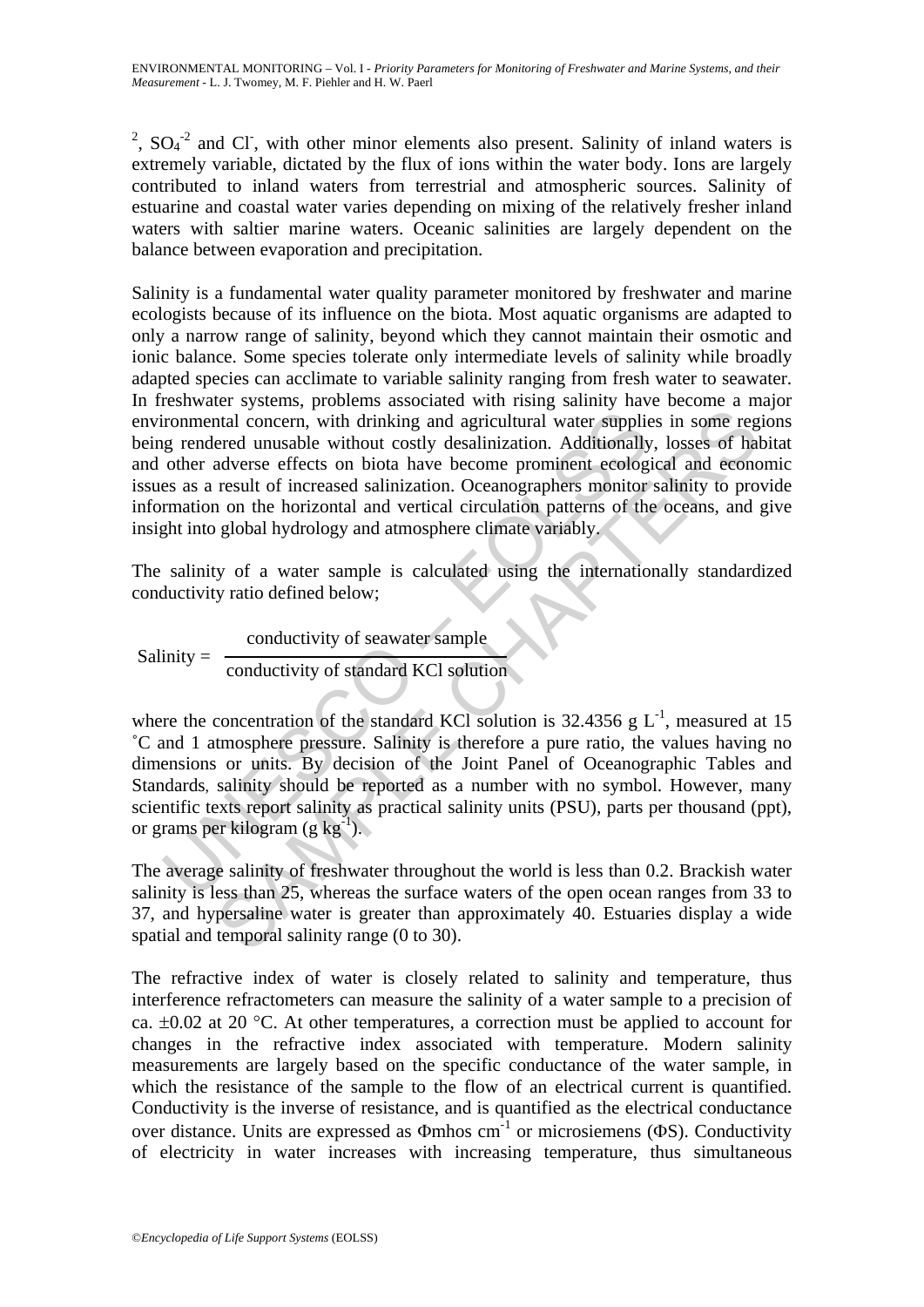measurements of temperature and conductivity are necessary to enable correction. Modern conductivity sensors are coupled with temperature and depth sensors (CTD probes) to enable their rapid measurement *in situ*. Current CTD technology enables the measurement of salinity precise to  $\pm 0.5\%$  of the reading.

### **3. Light**

surface, infrared radiation (>780 nm) and ultraviolet radiation (<3<br>surface, infrared radiation (>780 nm) and ultraviolet radiation (<3<br>tered or absorbed and converted to heat at the near surface. On<br>the surface of the vis are another of the contract and the matter and the best can be well and point are even the set with the energy in the present of the log min and the near surface. Only light from the wisible spectrum (ca. 400-700 nm) can Light is essential for life in terrestrial and aquatic ecosystems. Solar radiation that penetrates the water column is absorbed by plants during photosynthesis, where light energy is used to convert inorganic nutrients into organic compounds. However, only a small fraction of the total solar radiation incident on the water surface is able to penetrate to depth. More than 50% of total solar energy is absorbed, scattered and reflected in the atmosphere or reflected at the water surface. Of the light that penetrates the surface, infrared radiation  $($ >780 nm) and ultraviolet radiation  $($ <380 nm) are rapidly scattered or absorbed and converted to heat at the near surface. Only light from the range of the visible spectrum (ca. 400-700 nm) can penetrate deeper into the water column. These wavelengths are referred to as photosynthetically available radiation (PAR) because they provide the utilizable energy for supporting plant photosynthesis. The surface illuminated area of the water column where there is sufficient irradiance to support net photosynthesis is called the photic zone. At depths below the photic zone photosynthesis is limited by the amount of PAR and respiration occurs at a greater rate than photosynthesis. This region is termed the aphotic zone. Some limnologists and oceanographers define the aphotic zone as the region where light is absent. Others suggest that the aphotic zone is the region where light falls below 1% of the surface irradiance. The exponential loss of radiant energy with increasing depth is called light attenuation. Light is attenuated through two main processes: absorption and scattering. Absorption involves the conversion of light energy to heat or chemical energy by algae, inorganic or organic particles, dissolved organic compounds or by the water itself. Scattering changes the direction of the light by reflecting if off suspended particulate material.

Total underwater irradiance is a particularly useful measure in natural aquatic systems because it represents the total amount of light available to photosynthetic organisms whether from direct or scattered sources. Commercially available irradiance sensors measure the ambient PAR as directional light from downwelling or upwelling, or as diffuse light from all directions. The light attenuation coefficient (*K*) can be calculated by measuring the vertical profile of light attenuation through the water column with an irradiance sensor and then determining the slope of the log transformed data. In doing so, the photic depth of the water column can be calculated to determine the depth at which photosynthesis ceases to be greater than respiration.

Prior to the development of modern day sensors, water clarity was measured using a Secchi disk. This method was first used nearly a century and half ago by Italian physicist Angelo Secchi and is still widely used by many modern day limnologists and oceanographers. The Secchi disk is a weighted flat plate, 20 to 30 cm in diameter and painted either plain white or with black and white quadrants. The disk is lowered through the water column so that its surface is visible to the operator above the water. Secchi depth is determined as the distance below the surface at which the disk is no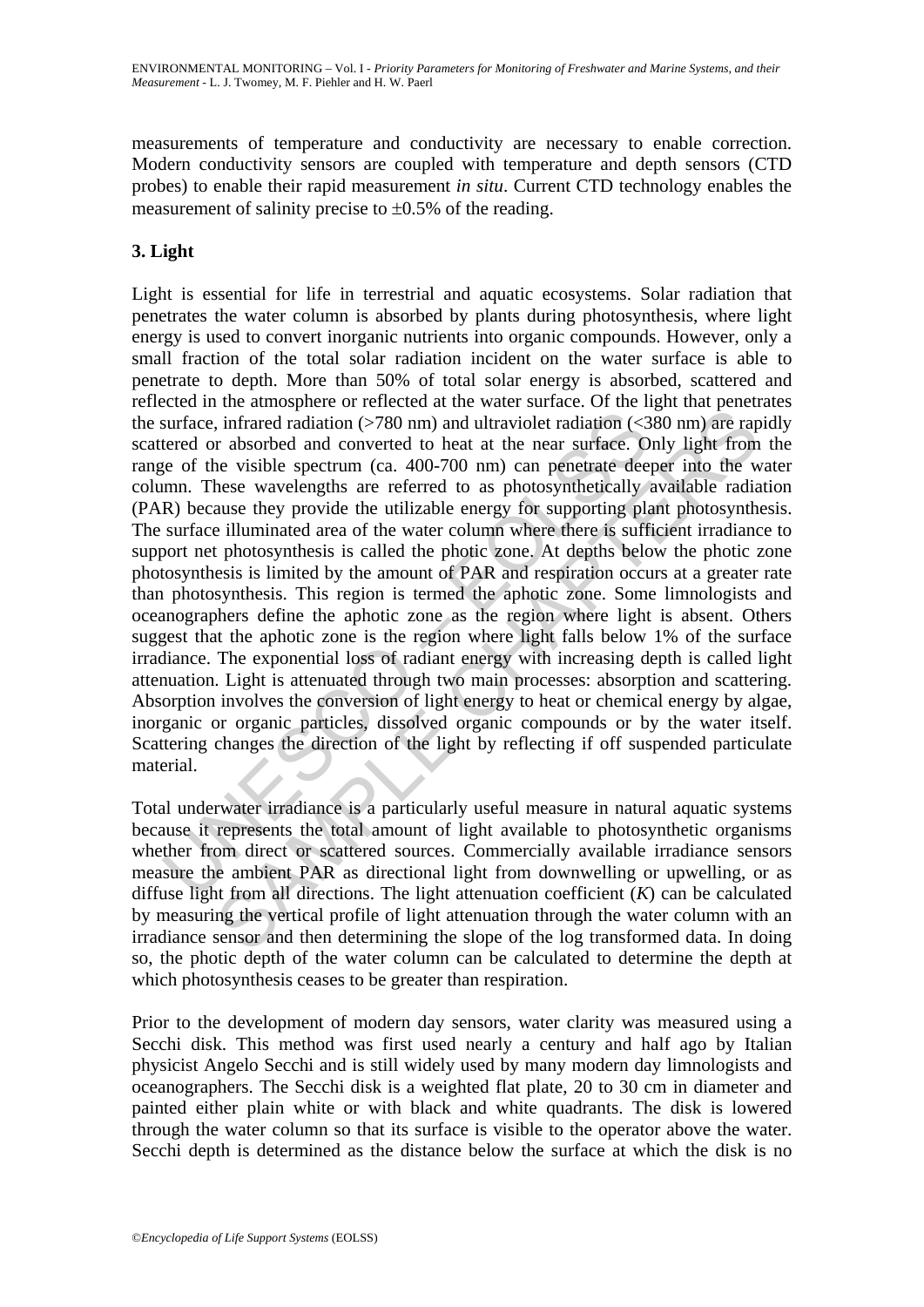longer visible. When modern light sensors are unavailable, this measure is useful for visually inspecting the spatial and temporal variability of suspended particulate matter in the water column including; phytoplankton, organic material, silts and sediments. Secchi depth may be employed to make estimates of the photic depth. However, to calculate the optical property *K*, supplementary experiments are required using a narrow band-width underwater light detector.

Scattering and absorption of light by suspended particulate matter in the water column is known as turbidity. The concentration and size of suspended materials such as clay, silt, metabolic waste, decaying matter, plankton and other organisms reduce the amount of light transmitted in a straight line through the water. As such, turbidity is simply a measure of water clarity. Turbidity meters are widely used by limnologists and oceanographers to directly measure light scattering *in situ*. The basic turbidity meter uses a single light source located perpendicularly to a photodetector, which detects the light scattered from the source by suspended particles. More complex turbidity meters with greater accuracy incorporate additional light sources and photodetectors, or split light sources to compensate for light decay or the presence of color.

### **4. Dissolved Oxygen**

a single light source located perpendicularly to a photodetector.<br>
t scattered from the source by suspended particles. More comple<br>
greater accuracy incorporate additional light sources and photodetector.<br> **issolved Oxygen** The light source located perpendicularly to a photodetector, which detects<br>the light source located perpendicularly to a photodetector, which detects<br>red from the source by suspended particles. More complex turbidity me<br>r Dissolved oxygen (DO) concentration is a fundamentally important parameter in aquatic systems. Oxygen is required by virtually all aquatic organisms for metabolism. Because it is required for the function of the biology of aquatic systems, DO concentration measurements are critical in efforts to monitor aquatic systems. DO conditions are closely related to the activity and distribution of aquatic organisms, including reproduction and feeding. DO requirements increase with ascending trophic state, for instance, organisms such as fish have maximum requirements, whereas some microorganisms, such as bacteria, can thrive in oxygen-free environments. Additionally, DO concentrations affect availability of major sources of limiting nutrients by influencing the solubility of many inorganic nutrients and metals.

DO is supplied to aquatic systems through atmospheric and photosynthetic sources and is distributed in the water column by a variety of physical processes. Consumptive processes such as aerobic metabolism and decomposition balance DO levels in aquatic systems. Measurements of DO in water bodies provide an estimate of the balance of supply and demand for DO. Non-biological factors that may affect DO concentration in aquatic systems include temperature (determines the solubility of the gas in water), light (affects the level of photosynthesis and the types of phytoplankton present), turbulence (affects the mixing of oxygen from the atmosphere), color and turbidity (affects light penetration and thus photosynthesis) and salinity (higher salinity means water has less capacity to hold DO). The biology of a system modifies the DO budget through three major processes, photosynthesis, respiration and decomposition. Photosynthesis generates oxygen as a bi-product of primary productivity and respiration and decomposition use up DO. When supplies from photosynthesis and atmospheric sources cannot keep up with demand for DO, oxygen deficits can occur and may have deleterious effects on the organisms in the system. Anoxic waters are defined as those with 0 mg  $L^{-1}$  DO and hypoxic waters are defined as those with less than 2 mg  $L^{-1}$  DO  $(4 \text{ mg } L^1$  DO is regarded by some as the threshold of hypoxia).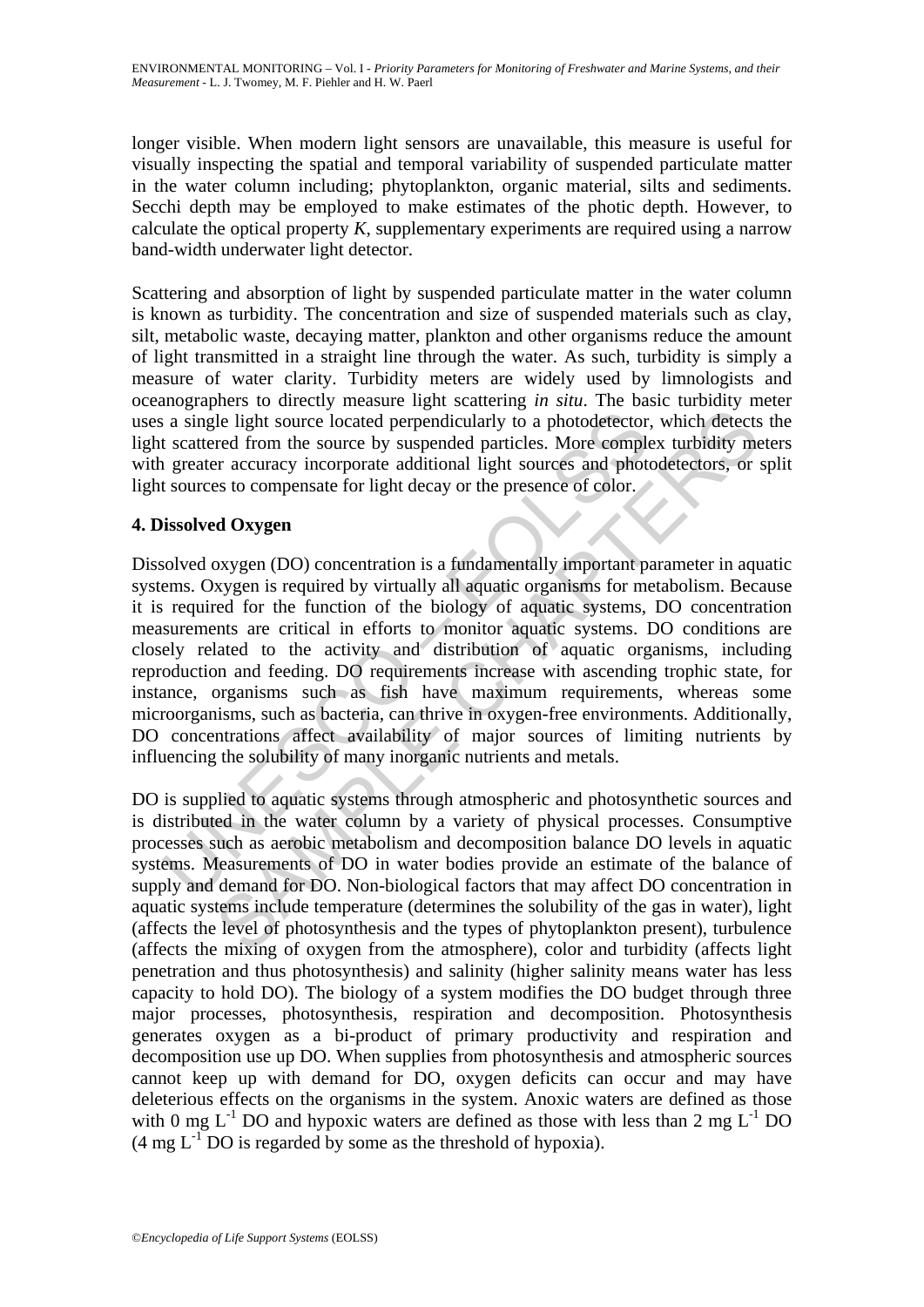able for use in measurements near surfaces having steep DO<br>roelectrodes are very effective in these areas of steep gradien<br>rate at low DO levels ( $\pm$  0.05 mg L<sup>-1</sup>). However, microelectrode<br>construct, relatively expensiv r use in measurements near surfaces having steep DO gradients. Oxyodes are very effective in these areas of steep gradients in DO and low DO levels ( $\pm 0.05$  mg L<sup>1</sup>). However, microelectrodes are also difficult can appr When monitoring DO in aquatic systems, the primary concern is that the instrument used is precise and accurate enough to make measurements of the gas in water at the mg  $L^{-1}$  level. Because DO measurements in aquatic systems are often made in the field, instruments used to make the measurements must also be substantial enough to function in adverse conditions. The majority of field measurements of DO are made with polarographic oxygen sensors. These sensors have platinum anodes and gold-plated cathodes that are mounted in electrolyte filled chambers covered with gas permeable membranes. DO diffuses across the membrane, into the electrolyte solution and to the electrodes. The electrical current resulting from the reduction of DO is proportional to the DO concentration in water. These instruments are fast and portable, however, they do have some limitations. They require flow of water across the membrane, therefore stirrers are often fitted to DO sensors. The sensors are also considered to be less reliable at very low concentrations of DO  $(0-1 \text{ mg } L^{-1})$ . Finally, polarographic sensors are not suitable for use in measurements near surfaces having steep DO gradients. Oxygen microelectrodes are very effective in these areas of steep gradients in DO and are accurate at low DO levels  $(\pm 0.05 \text{ mg L}^{-1})$ . However, microelectrodes are also difficult to construct, relatively expensive to purchase and quite fragile. Despite these limitations, microelectrodes fill an important analytical gap in field oxygen measurements. Recent advancements have led to more accurate and portable field DO measurements. There is still need for development of improved oxygen sensors to approach the accuracy and sensitivity of chemical approaches such as the Winkler method (iodometric method). The Winkler method relies on the oxidation of DO with a strong alkaline manganese solution, and subsequent reaction with added iodine. Iodine is liberated from solution at a concentration equivalent to DO, which may be determined by titration with thiosulfate or measurement with absorption spectrophotometery. The Winkler method can be precise to  $\pm$  5 µg L<sup>1</sup>.

## **5. Temperature**

Temperature is an extremely important physical property that exerts a strong influence on the biogeochemistry of the freshwater and marine environment. The rate of chemical reactions and both catalyzed and uncatalyzed cellular processes are closely controlled by temperature. Absorption and its dissipation of heat affect water density and thus stratification and vertical circulation patterns. A thermocline develops when cool highdensity water becomes physically separated from warmer low-density water. Thermoclines are commonly observed features of natural aquatic systems such as the deep permanent thermocline of the oceans or seasonal thermoclines in shallow water bodies such as lakes and estuaries. Thermoclines can separate physical, chemical and biological processes and thereby alter the structure and function of the ecosystem. Additionally, water temperature affects the solubility of biologically important gasses such as oxygen and carbon dioxide. Variability in temperature largely controls seasonal community composition and global distribution of species. Heat and water are exchanged from the ocean surface to the atmosphere through conduction, convection, evaporation and precipitation. Through these mechanisms, the oceans of the world act as heat buffers for the earth's surface. The daily and seasonal variations in sea surface temperature profoundly affect global temperature and climate.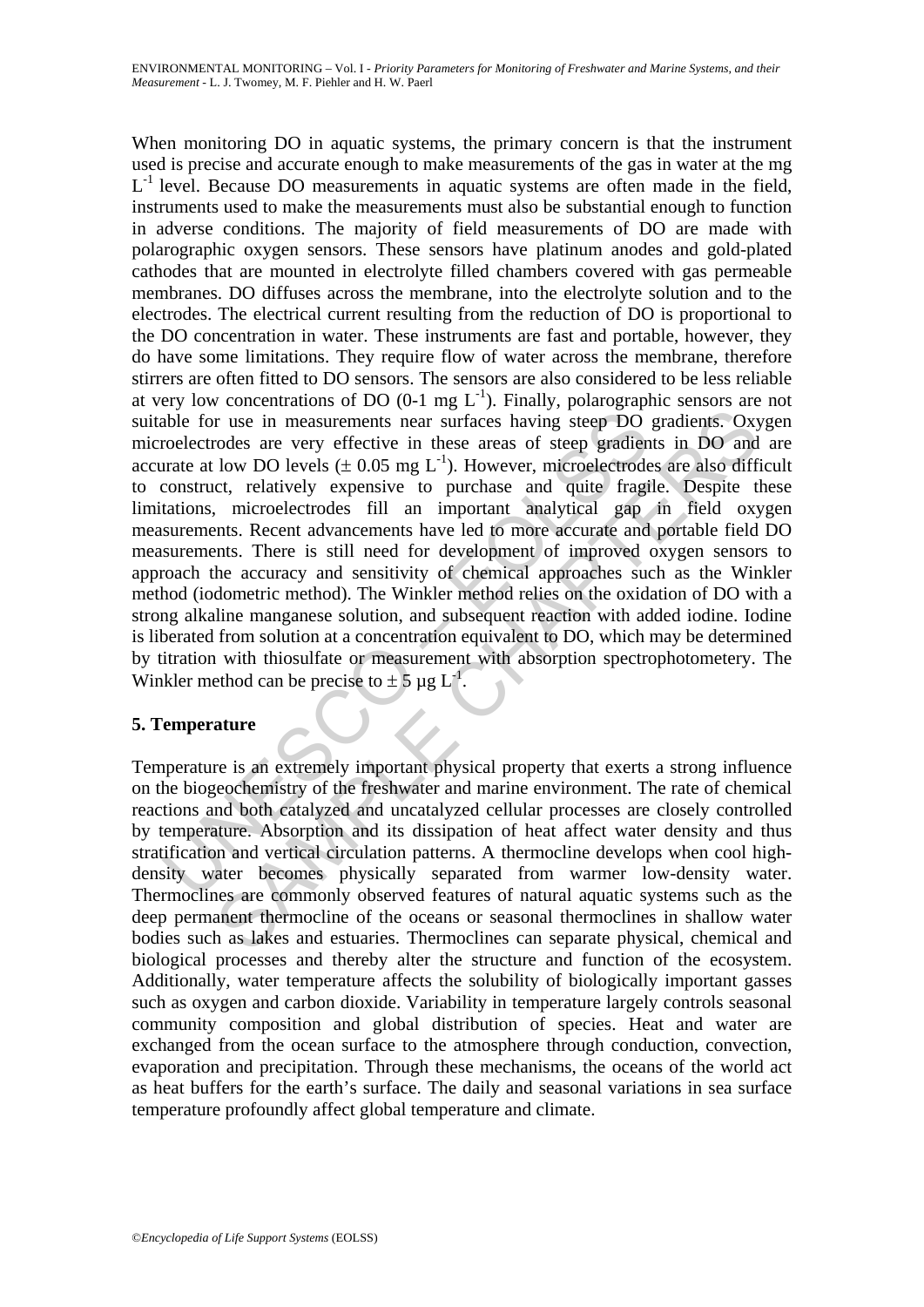Mercury thermometers have been used by generations to measure water temperature by direct immersion. However, their accurate application is limited to surface samples. Maximum/minimum thermometers are a more precise method for determination of subsurface temperature, however these require careful calibration. Reversing thermometers are highly precise instruments typically used by oceanographers for measuring subsurface temperature. The reversing thermometer is lowered to the required depth, where a messenger is then sent down the line, which causes the thermometer to pivot and constrict the flow of mercury through the stem. When the assembly is brought to the surface the temperature can be read accurate to 0.02 ˚C. Most current day measurements of temperature are conducted with thermistors, which measure changes in electrical resistance with changing temperature. Thermistors provide a quick (within seconds) and reliable measure with good accuracy  $(\pm 0.15 \degree C)$ within the range of temperatures encountered in aquatic environments  $(-5 \text{ to } +45 \text{ °C})$ . Thermistors are required in modern CTD probes to make temperature corrected salinity measurements.

## **6. pH**

pH is the intensity or power of acidity. Often used synonymously with alkalinity, pH quantifies the measurement of  $H^+$  ions (protons). pH is expressed as the negative  $logarithm$  of  $H<sup>+</sup>$  ions in a water sample. The calculation of the pH of a pure water sample is shown here;

 $pH = -\log(H^+) = -\log 10^{-7} = 7$ 

Pure water has  $10^{-7}$  mol L<sup>-1</sup> of H<sup>+</sup> at 25 °C, thereby giving a pH of 7, which is defined as neutral. Values below a pH of 7 are acidic, whereas values above 7 are alkaline. The pH scale runs from 0 to 14.

In the large of competitions choosing in a sphere competent in the temperature<br>
in mistors are required in modern CTD probes to make temperature<br>
surements.<br>
IF<br>
IS the intensity or power of acidity. Often used synonymous Fauge of campenatures checken<br>the magnet environments (so  $43$  m and the temperature corrected said<br>intensity or power of acidity. Often used synonymously with alkalinity,<br>the measurement of H<sup>+</sup> ions (protons). pH is exp pH is a fundamentally important parameter for many chemical and biological processes in aquatic systems. The bacteria responsible for biogeochemical transformations in natural systems have a relatively narrow range of pH tolerance. Similarly, aquatic plants and animals have difficulties tolerating pH levels below 5.0 and above 9.0. The solubility of metals such as iron, mercury and copper can be affected by changes in pH. For instance, some Canadian lakes whose pH have been lowered by acid rain have high levels of sediment dissociated mercury, which has been transferred through trophic interactions to higher order organisms such as predatory fish (see *Acidification and Salination of Water Bodies*). Water supply and treatment facilities regularly monitor pH to ensure that pH-dependent processes such as water softening, acid neutralization and disinfection occur at optimal rates. Highly alkaline waters can contain large concentrations of dissolved solids (e.g  $CaCo<sub>3</sub>$ ), which can be detrimental to water supply facilities and residential appliances such as water heaters.

The measurement of pH is often conducted using the electrometric method, which involves the comparison of a solution with unknown pH to a standard reference solution. A glass electrode is inserted into the standard solution and the electromotive force (emf), which varies proportionally with pH, is measured. By measuring the emf in different buffers, a linear relationship can be determined and the pH of a natural water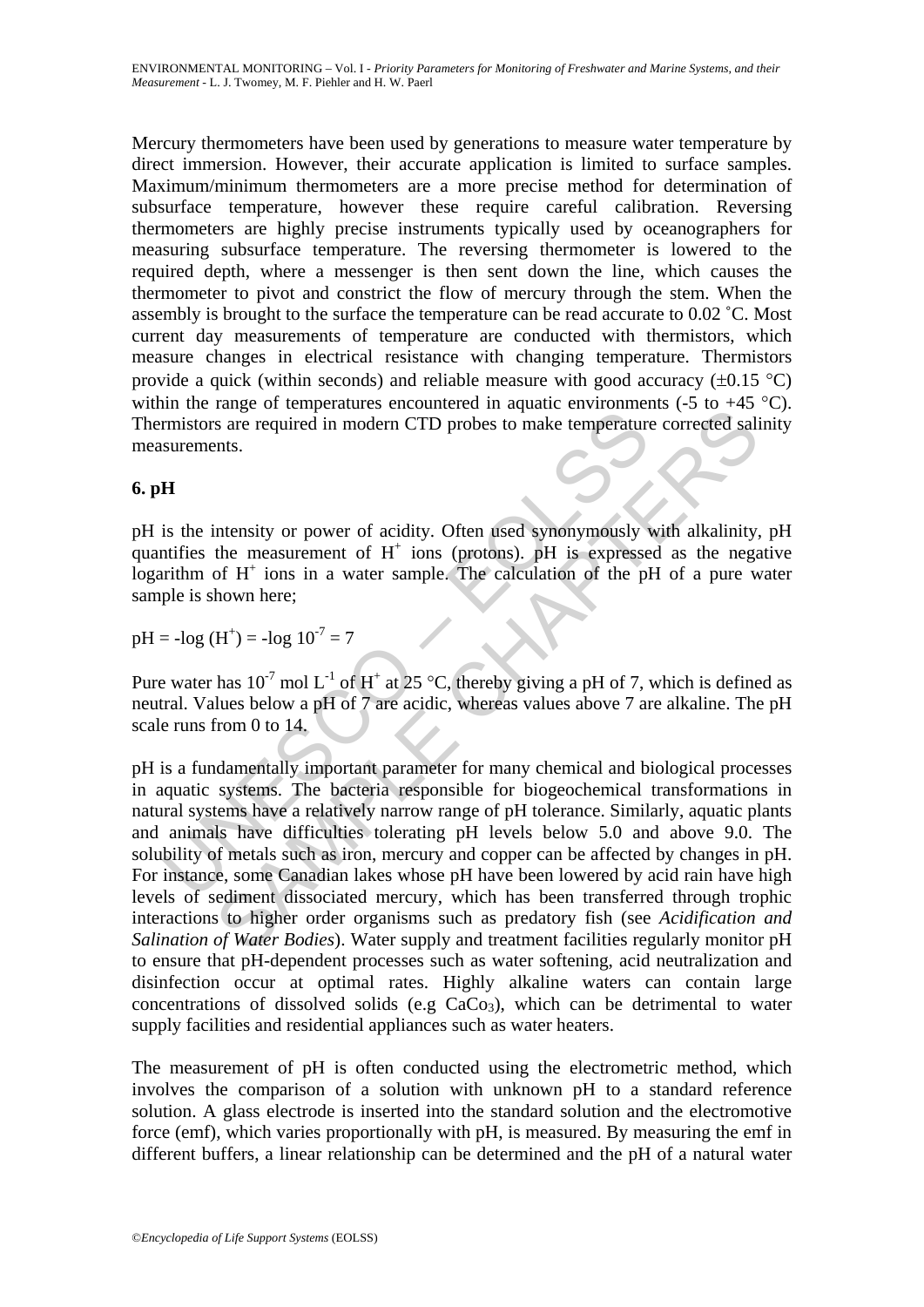sample can be determined by extrapolation precise to  $\pm$  0.01. pH electrodes are affected by temperature, but the response is linear so calibration is relatively simple. Some pH meters have built in thermisters that automatically correct the pH based on the temperature of the solution. Rapid assessment of pH can also be conducted with simple colorimetric tests using litmus indicator paper of an appropriate narrow-range, which can be precise to  $\pm$  0.1.

- -

-

## TO ACCESS ALL THE **21 PAGES** OF THIS CHAPTER, Visit: http://www.eolss.net/Eolss-sampleAllChapter.aspx

### **Bibliography**

Clesceri, L. S., Greenberg, A. E. and Eaton, A. D. (1998). *Standard Methods for the Examination of Water and Wastewater, 20th Edition*. Washington DC: APHA, AWWA, WEF. [This book provides a comprehensive and detailed description of methods for the examination of natural and treated waters.]

Goldman, C. R. (1966). *Primary Productivity in Aquatic Environments*. Berkeley: University of California Press. [This book includes a series of papers that describe and evaluate the methods and theories of primary productivity in aquatic environments.]

Goodwin, T. W. (1980). *The Biogeochemistry of the Carotenoids*. London: Chapman and Hall. [This text describes the biochemistry of photosynthetic pigments]

Visit: http://www.eolss.net/Eolss-sampleAllChaptu<br>
iography<br>
iography<br>
iography<br>
iography<br>
iography<br>
iography<br>
iography<br>
iography<br>
iography<br>
iman, C. R. (1968). *Primary Productivity in Aquatic Expiralian CDC*: APHA, AWWA, **Visit:** http://www.colss.net/Eolss-sampleAllChapter.aspx<br>
S., Greenberg, A. E. and Eaton, A. D. (1998). *Sundard Melods for the Examination*<br>
S., Greenberg, A. E. and Eaton, A. D. (1998). *Sundard Melods for the Examinat* Harris, R. P., Wiebe, P. H., Lenz, J., Skjoldal, H. R. and Huntley, M. (2000). *ICES Zooplankton methodology manual*. pp. 684. London, UK: Academic Press. [This book provides a detailed look at the community composition, physiology and distribution of zooplankton, and methods for their measurement.]

Lalli, C. M. and Parsons, T. R. (1993). *Biological Oceanography: An Introduction*. Oxford, UK: Pergamon. [This book gives a general introduction to the physical and chemical processes that control the distribution and physiology of biota in the marine environment.]

Lincoln, R., Boxshall, G., and Clark, P. (1999). *A Dictionary of Ecology, Evolution and Systematics.* pp. 361. Cambridge, UK: Cambridge University Press. [A comprehensive dictionary of biological terms.]

Manahan, S. E. (1994). *Environmental Chemistry*. Boca Raton: Lewis Publishers. [This book provides details on chemical processes in the environment.]

Murphy, B. R. and Willis, D. W. (1996). *Fisheries Techniques.* pp. 732. Bethesda, Maryland: American Fisheries Society. [This book describes techniques for fisheries sampling and analysis.]

Parsons, T. R., Maita, Y. and Lalli, C. M. (1984). *A manual of chemical and biological methods for seawater analysis*. pp. 173. Oxford: Pergamon Press. [This manual provides a variety of techniques to measure nutrients, organic material, particulate material, photosynthetic pigments, photosynthesis, bacteria and gasses in seawater.]

Rozas, L. P. and Minello, T. J. (1997). Estimating densities of small fishes and decapod crustaceans in shallow estuarine habitats: a review of sampling design with focus on gear selection. *Estuaries* 20, 199- 213. [This work provides an extensive review of sample design and equipment selection for the quantification of small fish and decapod communities.]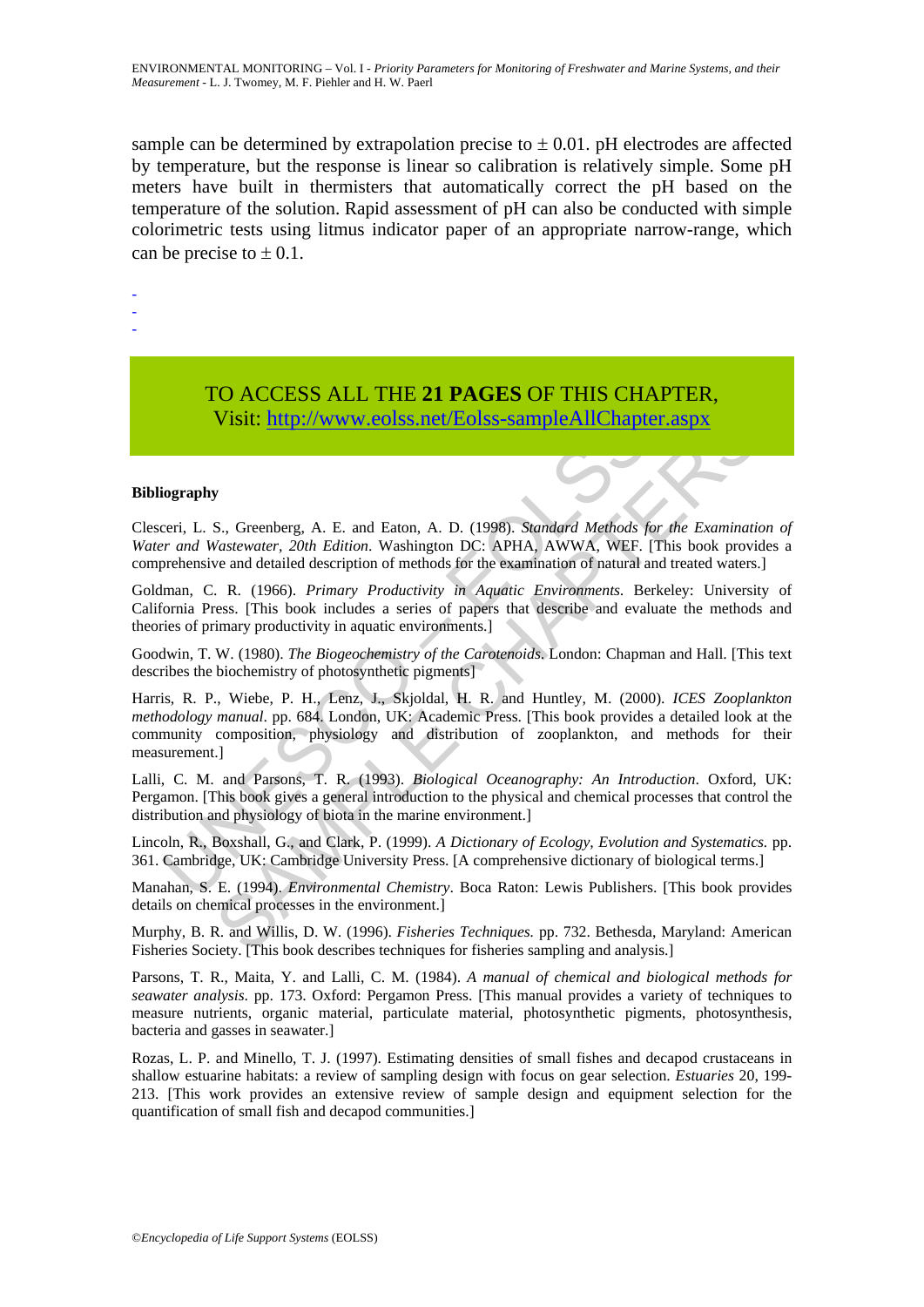Tomas, C. R. (1993). *Marine Phytoplankton: A guide to naked flagellates and Coccolithophorids*. San Diego: Academic Press, Inc. [This book provides a detailed taxonomy of marine phytoplankton species found throughout the world.]

Wetzel, R. G. (1983). *Limnology.* pp. 767. Philadelphia: Saunders College Publishing. [This book gives a detailed overview of the physical, chemical and biological processes in freshwater ecosystems.]

Wetzel, R. G. and Likens, G. E. (1990). *Limnological Analyses*. New York: Springer-Verlag. [This book provides background information on limnological analyses, then presents a series of interrelated field and laboratory exercises for the measurement of basic parameters.]

### **Biographical Sketches**

**Luke Twomey** is a post-doctoral research biologist at the University of Western Australia. **Higher Education**

- 1995. B. Sci,  $(1^{ST}$  class honors) Biology, Curtin University of Technology, Western Australia.
- 2000. Ph.D., Aquatic Ecology, Curtin University of Technology, Western Australia.
- 2000. Post-Doc., University of North Carolina-CH, Institute of Marine Sciences, NC.

### **Employment**

- Part-time tutor and laboratory advisor, Curtin University of Technology, School of Environmental Biology, Western Australia
- 1996-00. Coastal Ecology Consultant, CSIRO Marine Research, Marmion, Western Australia.
- 2000. Part-time Research Associate, Planktonic particle dynamics, University of Western Australia, Center for Water Research, Western Australia.
- 2000-2002. Post-Doc., University of North Carolina-CH, Institute of Marine Sciences, NC.
- 2003-present. Lecturer, Murdoch University, School of Biological Science and Biotechnology, Western Australia.
- 2003-present. Post-Doc., University of Western Australia, Centre for Water Research, Western Australia.

He has made about 20 international conference presentations.

1995. B. Sci, (1<sup>5T</sup> class honors) Biology, Curtin University of Technology,<br>
2000. Ph.D., Aquatic Ecology, Curtin University of Technology, Western<br>
2000. Post-Doc., University of North Carolina-CH, Institute of Marine Sc 5. B. Sci, (1<sup>97</sup> class honors) Biology, Curtin University of Technology, Western Australia<br>
2. Ph.D., Aquatic Ecology, Curtin University of Technology, Western Australia<br>
2. Post-Doc., University of North Carolina-CH, Ins **Michael F. Piehler** gained his B.S. in Biology in 1990 from The University of North Carolina at Chapel Hill, North Carolina, and a M.S.P.H. in Environmental Sciences and Engineering in 1994. He was awarded a Ph.D. in 1997 in Environmental Sciences and Engineering, from The University of North Carolina, Aquatic and Atmospheric Sciences Section.

### **Appointments**

- 2004-present: Program Head**,** Estuarine Ecology and Human Health, UNC Coastal Studies Institute, Manteo, North Carolina.
- 2003-present: Graduate Faculty Appointment, UNC Chapel Hill.
- 1998-present: Research Assistant Professor, UNC Institute of Marine Sciences.
- 1997-1998: Post-doctoral Researcher, UNC Institute of Marine Sciences.
- 1992-1997: Research Assistant, UNC Institute of Marine Sciences.
- 1990- 1991: Environmental Scientist, AScI Corporation, McLean, Virginia.

### **Synergistic Activities**

• SERDP Ecosystem Management Project: New River-Onslow Region, Atlantic Beach, NC 2/04